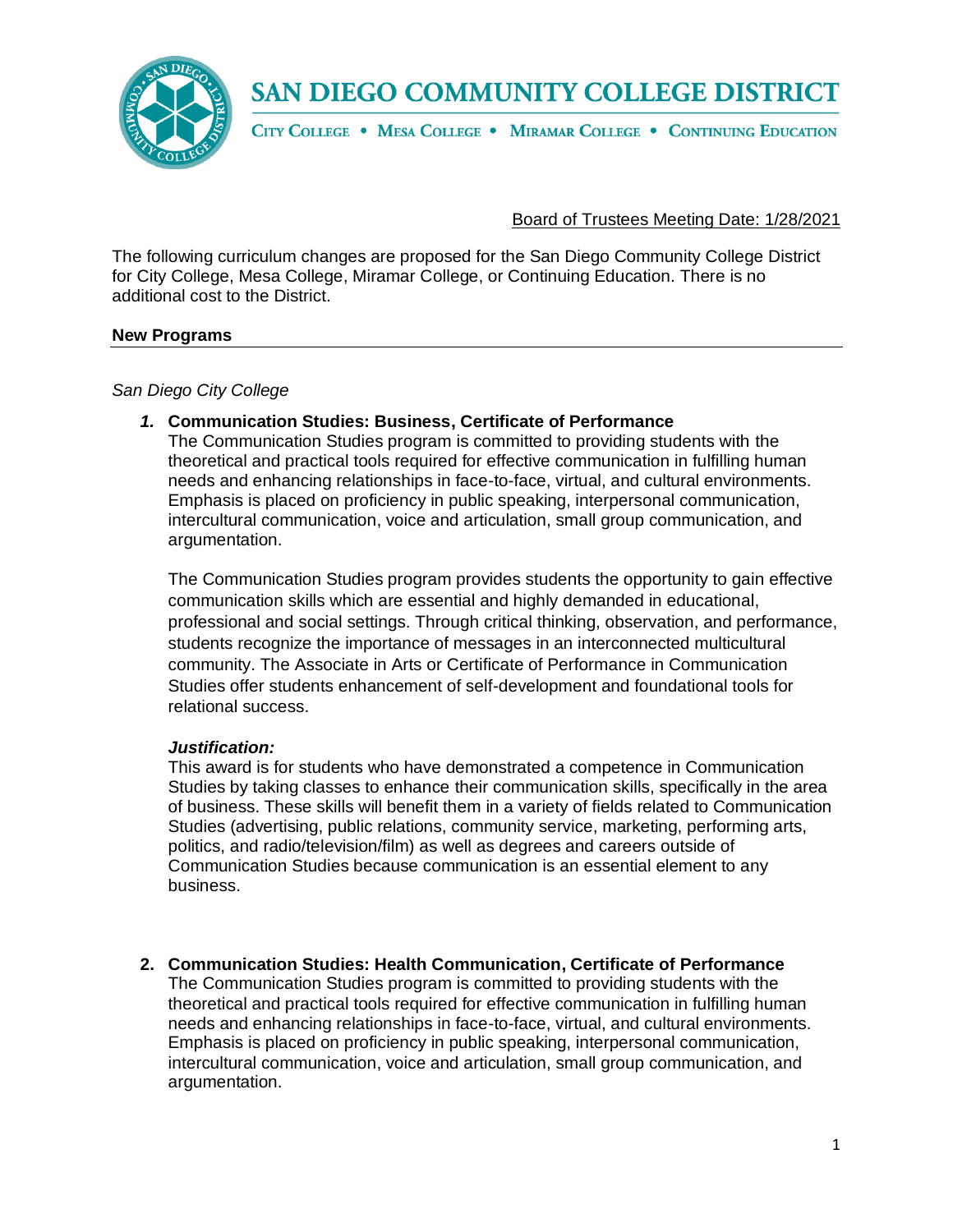

CITY COLLEGE . MESA COLLEGE . MIRAMAR COLLEGE . CONTINUING EDUCATION

The Communication Studies program provides students the opportunity to gain effective communication skills which are essential and highly demanded in educational, professional and social settings. Through critical thinking, observation, and performance, students recognize the importance of messages in an interconnected multicultural community. The Associate in Arts or Certificate of Performance in Communication Studies offer students enhancement of self-development and foundational tools for relational success.

#### *Justification***:**

This award is for students who have demonstrated a competence in Communication Studies by taking classes to enhance their communication skills, specifically in the area of health communication. These skills will benefit them in a variety of fields related to Communication Studies (advertising, public relations, community service, counseling, education, human resources, journalism, management, marketing, performing arts, politics, and radio/television/film) and Health Communication (careers involving healthrelated and care-related messages, the goals and strategies of health care promotion, doctor-patient communication, health communication campaigns, communication in health risk and crisis, and other topics in various contexts, and the communication surrounding wellness, illness, and health care in personal and professional relationships).

**3. Communication Studies: Voice and Performance, Certificate of Performance** The Communication Studies program is committed to providing students with the theoretical and practical tools required for effective communication in fulfilling human needs and enhancing relationships in face-to-face, virtual, and cultural environments. Emphasis is placed on proficiency in public speaking, interpersonal communication, intercultural communication, voice and articulation, small group communication, and argumentation.

The Communication Studies program provides students the opportunity to gain effective communication skills which are essential and highly demanded in educational, professional and social settings. Through critical thinking, observation, and performance, students recognize the importance of messages in an interconnected multicultural community. The Associate in Arts or Certificate of Performance in Communication Studies offer students enhancement of self-development and foundational tools for relational success

### *Justification***:**

This award is for students who have demonstrated a competence in Communication Studies by taking classes to enhance their communication skills, specifically in the area of voice and performance. These skills will benefit them in a variety of fields related to Communication Studies (advertising, public relations, community service, marketing, performing arts, politics, and radio/television/film) as well as degrees and careers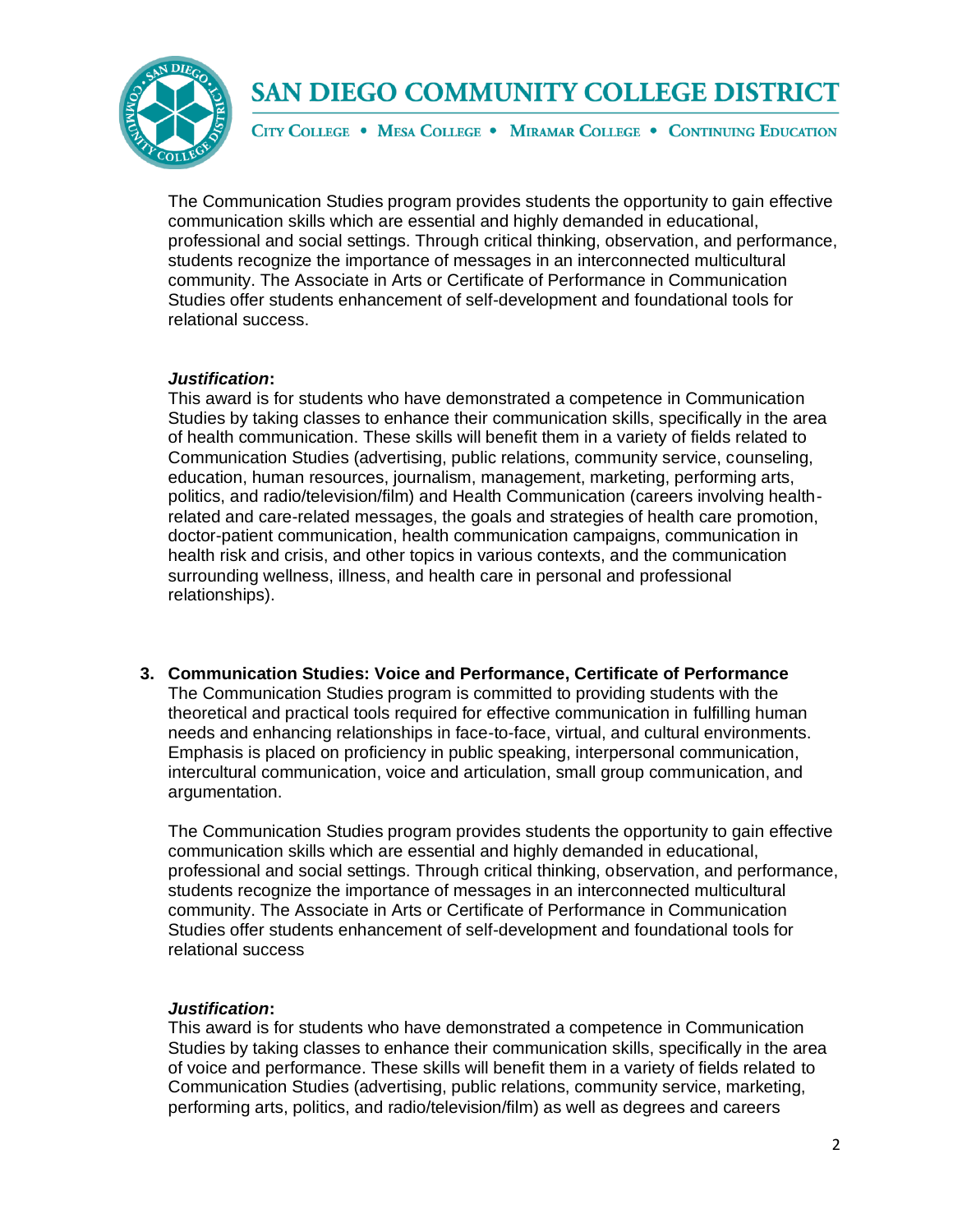

CITY COLLEGE . MESA COLLEGE . MIRAMAR COLLEGE . CONTINUING EDUCATION

outside of Communication Studies where performance and presentation are essential elements.

## **4. Graphic Design Fundamentals, Certificate of Achievement**

The Art - Graphic Design major at San Diego City College is one of six options in the Visual and Performing Arts division. The program provides students with strong foundational coursework, emphasizing typography and design principles needed to enter the field. Students benefit from instructors who are working professionals in the field. Students receive hands-on experience in the fundamentals of typography and design principles, using the most current industry software to create projects for the real world. The program culminates in a professional portfolio that could be used to obtain employment. The Art - Graphic Design program is designed for students interested in entering the graphic design and interaction design fields and/or transferring to private or public four-year programs.

### *Justification***:**

Students are provided with basic graphic design skills for use in non-graphic design careers to add basic design skills to their current or future job.

Students who successfully complete the Graphic Design Fundamentals Certificate of Achievement will be able to: develop conceptual thinking strategies and apply them to solve graphic problems; demonstrate an understanding of visual coherence by building typographic systems; demonstrate proficiency with current industry standard design software; utilize hand building and craftsmanship to construct prototypes and finished work; and employ digital and print production methodology.

### **Labor Market Information:**

### **Occupational Projection of Employment 2018-2023 in San Diego County**

| Occupation                              | Employment |           | <b>Employment Change</b> |         | Annual Avg<br>Openings |
|-----------------------------------------|------------|-----------|--------------------------|---------|------------------------|
|                                         | Estimated  | Projected | Number                   | Percent |                        |
| <b>Graphic Designers</b>                | 3,064      | 3,199     | 135                      | 4.4%    | 316                    |
| (SOC 27-1024)                           |            |           |                          |         |                        |
| <b>Multimedia Artists and Animators</b> | 1,356      | 1,446     | 90                       | 6.6     | 128                    |
| (SOC 27-1014)                           |            |           |                          |         |                        |
| Web Developers                          | 2,648      | 2,893     | 245                      | 9.3%    | 242                    |
| (SOC 15-1134)                           |            |           |                          |         |                        |

Source: Centers of Excellence Supply and Demand table[, http://coeccc.net/Supply-and-Demand.aspx](http://coeccc.net/Supply-and-Demand.aspx)

Advisory Committee Approval: 6/8/2018 Regional Consortia Recommendation: 1/29/2019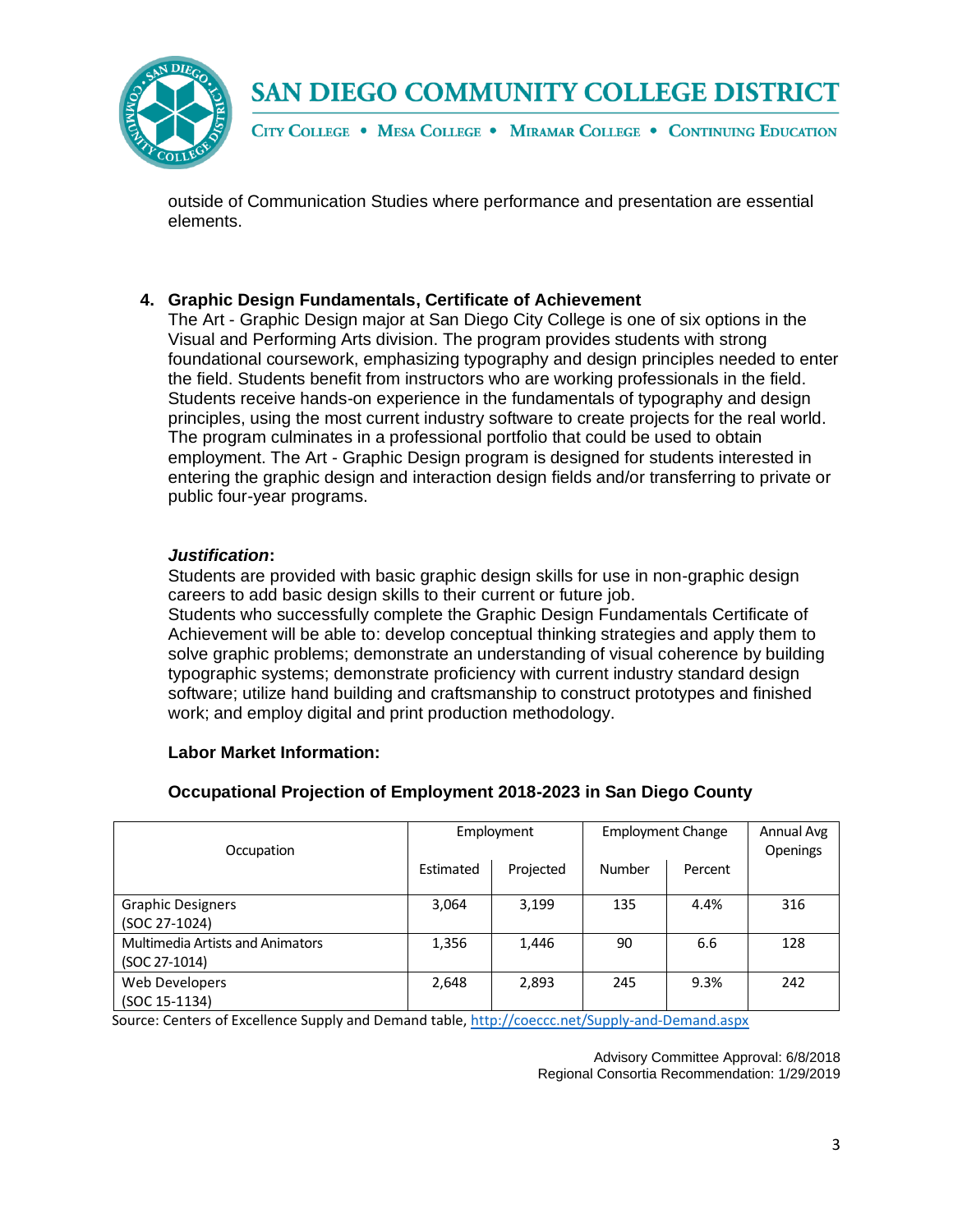

CITY COLLEGE . MESA COLLEGE . MIRAMAR COLLEGE . CONTINUING EDUCATION

#### **Program Deactivations**

*San Diego City College*

- **1. Media, Management & Marketing, Certificate of Achievement**  *Justification*: This certificate is no longer offered
- **2. Media, Management & Marketing, Certificate of Performance**  *Justification*: This certificate is no longer offered
- **3. Performance, Certificate of Achievement**  *Justification*: This certificate is no longer offered
- **4. Performance, Certificate of Performance**  *Justification*: This certificate is no longer offered
- **5. Pipefitting (Construction Trades) Apprenticeship, Associate of Science**  *Justification*: This apprenticeship is no longer offered.
- **6. Pipefitting (Construction Trades) Apprenticeship, Certificate of Achievement**  *Justification*: This apprenticeship is no longer offered.
- **7. Pipefitting Trade Option (Non-apprentice), Associate of Science**  *Justification*: This degree is no longer offered.
- **8. Pipefitting Trade Option (Non-apprentice), Certificate of Achievement**  *Justification*: This certificate is no longer offered.
- **9. Plumbing Trade Option (Non-apprentice), Associate of Science**  *Justification*: This degree is no longer offered.
- **10. Plumbing Trade Option (Non-apprentice), Certificate of Achievement**  *Justification*: This certificate is no longer offered.
- **11. Sheet Metal Apprenticeship, Associate of Science**  *Justification*: This apprenticeship is no longer offered.
- **12. Sheet Metal Apprenticeship, Certificate of Achievement**  *Justification*: This apprenticeship is no longer offered.
- **13. Sheet Metal Trade Option (Non-apprentice), Associate of Science**  *Justification*: This degree is no longer offered.
- **14. Sheet Metal Trade Option (Non-apprentice), Certificate of Achievement**  *Justification*: This certificate is no longer offered.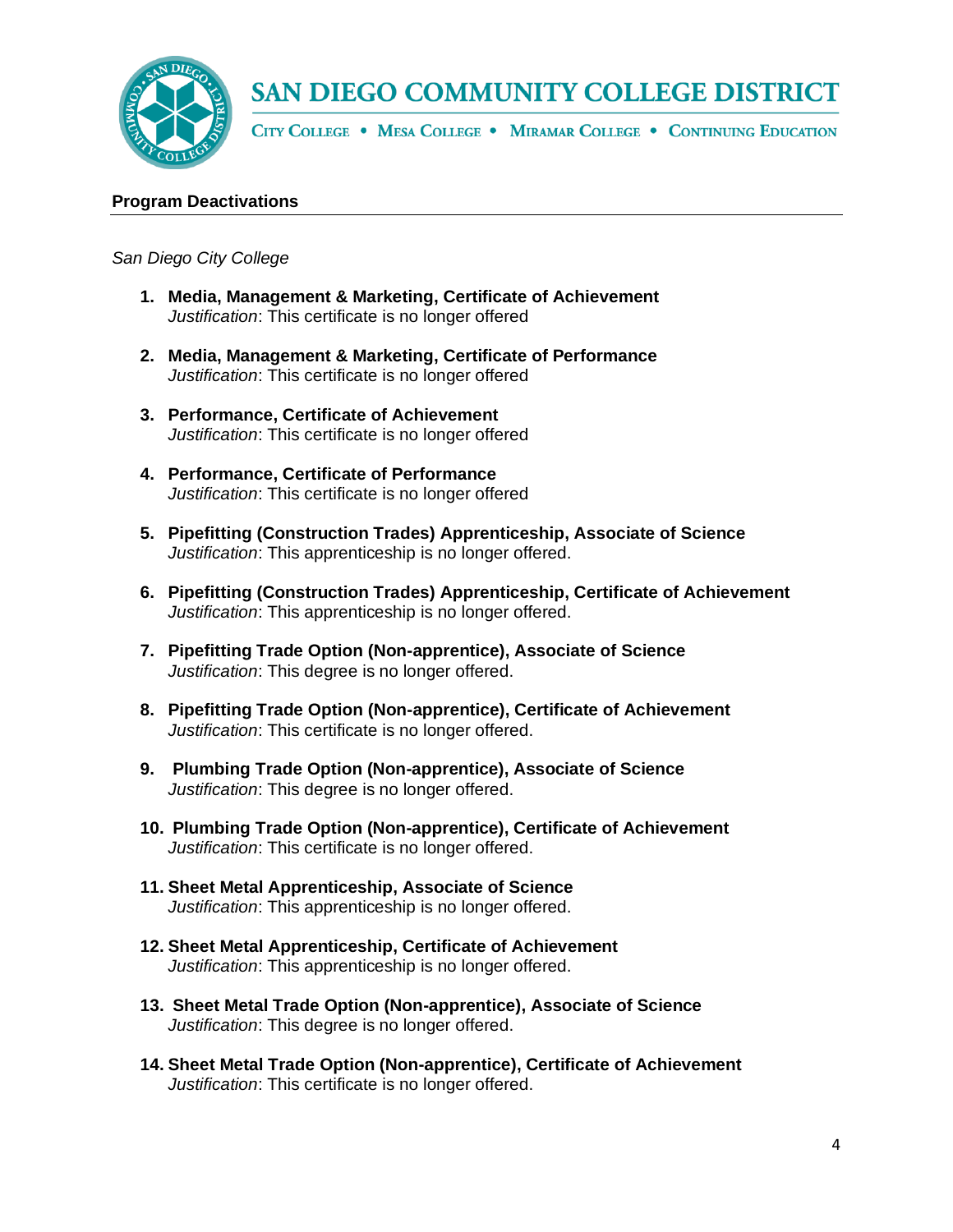

CITY COLLEGE . MESA COLLEGE . MIRAMAR COLLEGE . CONTINUING EDUCATION

### **Program Revisions**

#### *San Diego Mesa College*

**1. Music, Associate in Arts for Transfer**

**Changes** 

<span id="page-4-0"></span>i. Reduce Total Units from 24 to 23-24 <sup>1</sup>

#### **2. Web Development, Associate of Science**

#### **Changes**

- ii. Remove MULT 121 from Courses Required for the Major
- iii. Add MULT 100 to Courses Required for the Major

#### **Labor Market Information:**

### **Occupational Projection of Employment 2019-2024 in San Diego County**

| Occupation                   | Employment |           | <b>Employment Change</b> |         | Annual Avg<br><b>Openings</b> |
|------------------------------|------------|-----------|--------------------------|---------|-------------------------------|
|                              | Estimated  | Projected | Number                   | Percent |                               |
| Web Developers (SOC 15-1134) | 2.494      | 2,685     | 191                      |         | 235                           |

Source: Centers of Excellence,<http://coeccc.net/>

Advisory Committee Approval: 08/31/2020

#### *San Diego Miramar College*

**1. Earth Science Studies, Associate of Science** 

#### Changes

- i. Remove MATH 115 and PHYN 101 from Restricted Electives
- ii. Add PHYN 114 to Restricted Electives

### **2. Music Studies, Associate of Arts**

Changes

- i. Reduce Total Units from [1](#page-4-0)8-20 to 18 $<sup>1</sup>$ </sup>
- **3. Nutrition and Dietetics, Associate in Science for Transfer**

#### **Changes**

- ii. Add BUSE 115 and MATH 119 Courses Required for the Major
- iii. Add BIOL 210A and BIOL 210B to Restricted Electives
- iv. Increase Total Units from 22-25 to 26-28

<sup>&</sup>lt;sup>1</sup> All other changes were previously approved by the Board of Trustees on 12/17/2020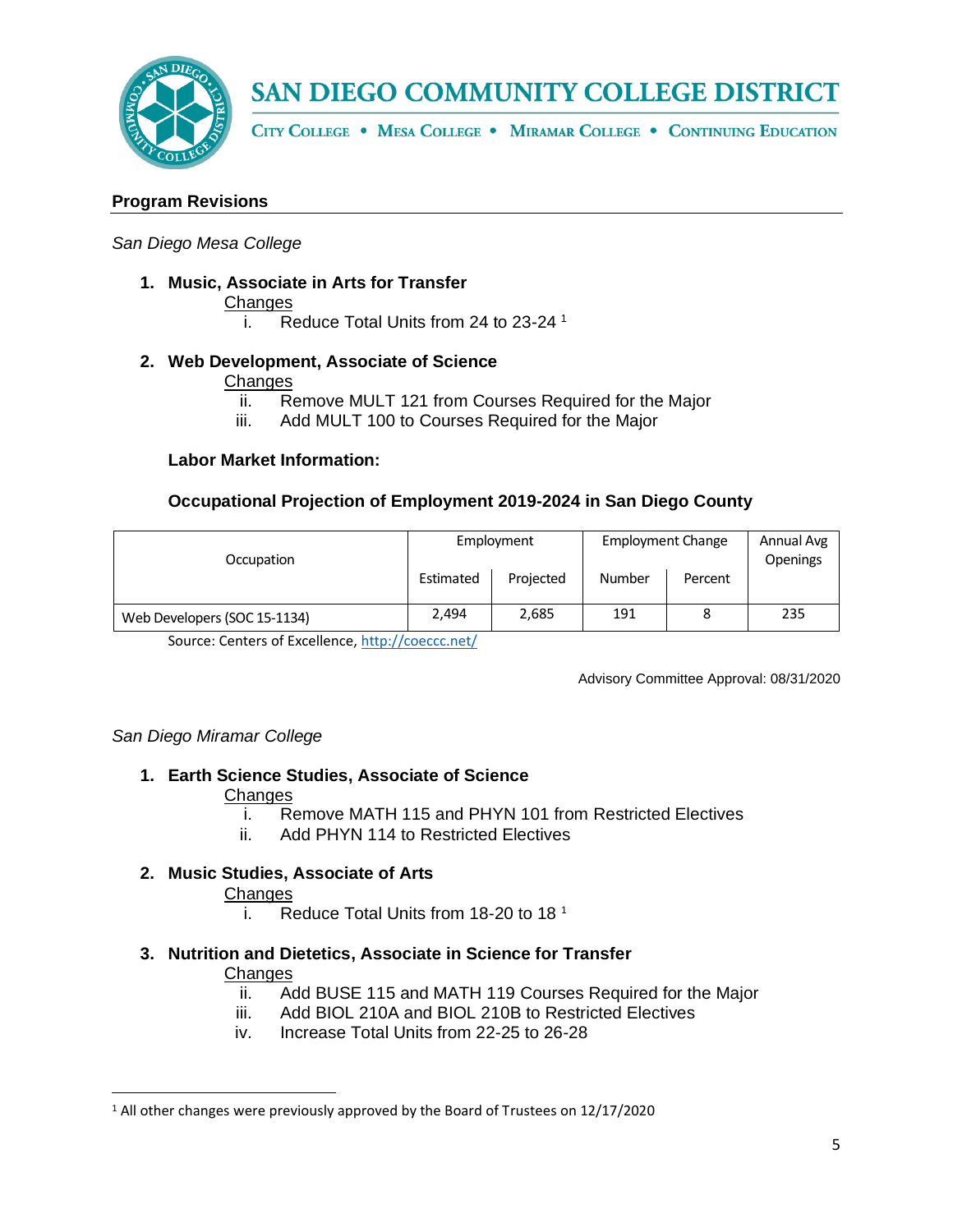

CITY COLLEGE . MESA COLLEGE . MIRAMAR COLLEGE . CONTINUING EDUCATION

## **4. Social and Behavioral Sciences, Associate of Arts**

**Changes** 

- i. Remove BUSE 205 and MATH 115 from Restricted Electives<br>ii. Add PADM 200 to Restricted Electives
- Add PADM 200 to Restricted Electives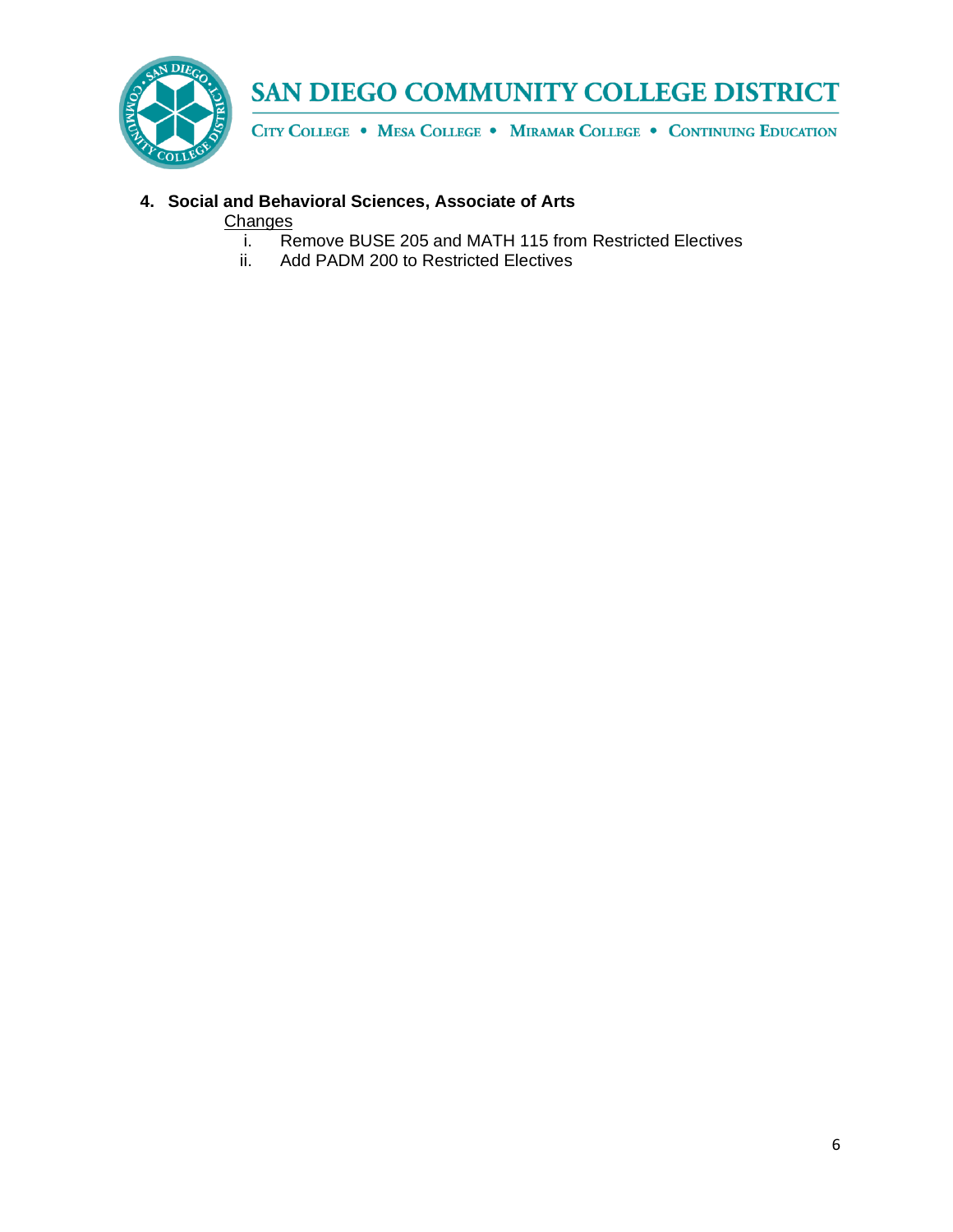

CITY COLLEGE . MESA COLLEGE . MIRAMAR COLLEGE . CONTINUING EDUCATION

| <b>New Courses</b>                                                                                                                                                                                                                                                                                  | <b>Units</b>                                                   |
|-----------------------------------------------------------------------------------------------------------------------------------------------------------------------------------------------------------------------------------------------------------------------------------------------------|----------------------------------------------------------------|
| San Diego City College                                                                                                                                                                                                                                                                              |                                                                |
| <b>INWT 125-Cloud+ Certification Training</b><br>MUSC 162-Introduction to Recording and Sound Reinforcement<br>MUSC 220A-Music Marketing and Promotion I<br>MUSC 220B-Music Marketing and Promotion II<br>MUSC 220C-Music Marketing and Promotion III<br>MUSC 220D-Music Marketing and Promotion IV | 3 Units<br>3 Units<br>2 Units<br>2 Units<br>2 Units<br>2 Units |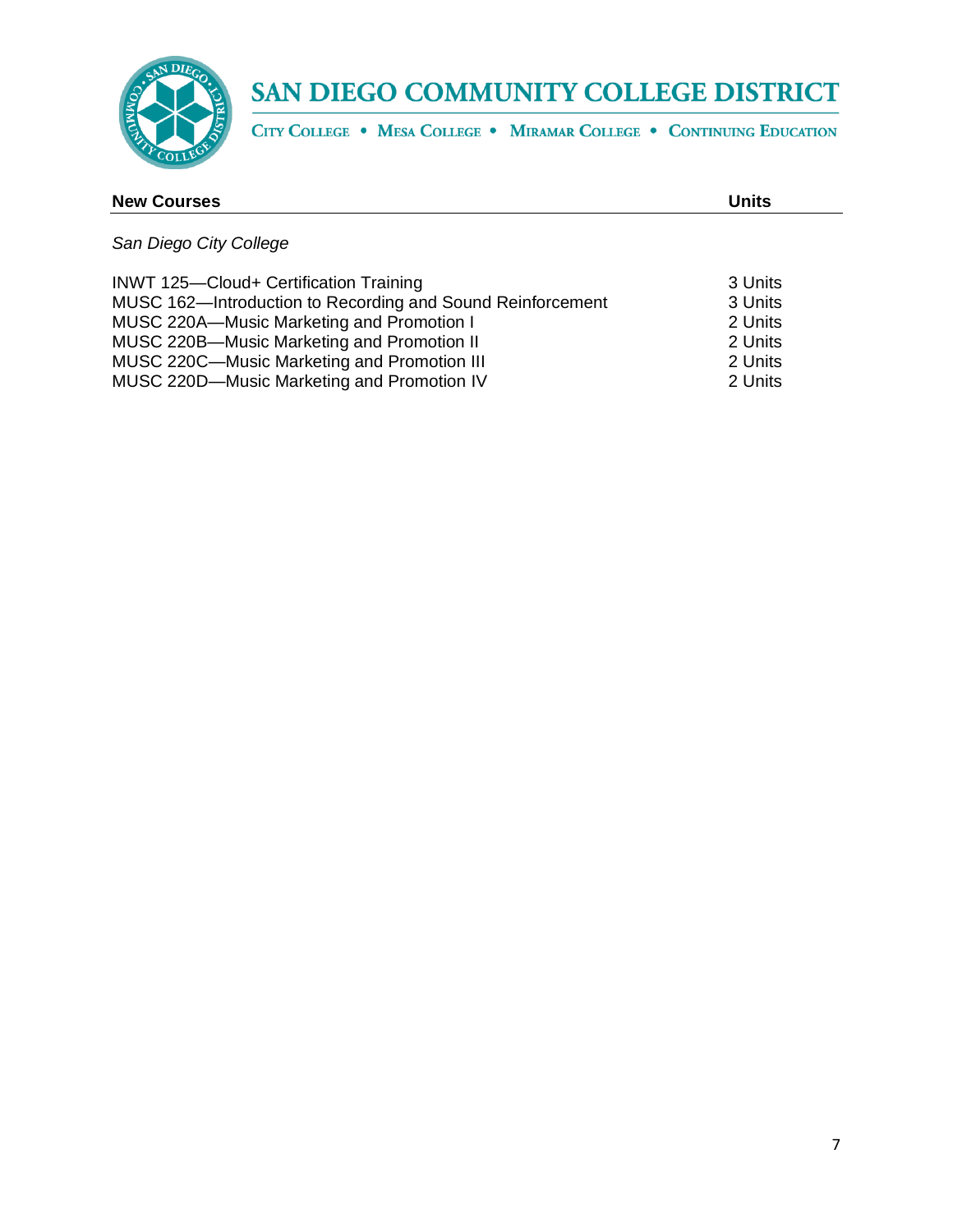

CITY COLLEGE . MESA COLLEGE . MIRAMAR COLLEGE . CONTINUING EDUCATION

#### **Course Deactivations Units**

*Justification:* The following courses are no longer offered at the college(s).

## *San Diego City College*

| CBTE 162-Web Page Creation                        | 2 Units |
|---------------------------------------------------|---------|
| SHEE 60A-Level I Sheet Metal/HVAC                 | 3 Units |
| SHEE 60B-Level I Sheet Metal/HVAC                 | 3 Units |
| SHEE 65A-Level II Sheet Metal/HVAC                | 3 Units |
| SHEE 65B-Level II Sheet Metal/HVAC                | 3 Units |
| SHEE 70A-Level III Sheet Metal/HVAC               | 3 Units |
| SHEE 70B-Level III Sheet Metal/HVAC               | 3 Units |
| SHEE 75A-Level IV Sheet Metal/HVAC                | 3 Units |
| SHEE 75B-Level IV Sheet Metal/HVAC                | 3 Units |
| SHEE 301A-Level 1 Sheet Metal/HVAC Apprenticeship | 3 Units |
| SHEE 301B-Level 1 Sheet Metal/HVAC Apprenticeship | 3 Units |
| SHEE 302A-Level 2 Sheet Metal/HVAC Apprenticeship | 3 Units |
| SHEE 302B-Level 2 Sheet Metal/HVAC Apprenticeship | 3 Units |
| SHEE 304A-Level 3 Sheet Metal/HVAC Apprenticeship | 3 Units |
| SHEE 304B-Level 3 Sheet Metal/HVAC Apprenticeship | 3 Units |
| SHEE 305A-Level 4 Sheet Metal/HVAC Apprenticeship | 3 Units |
| SHEE 305C—Level 4 Sheet Metal/HVAC Apprenticeship | 3 Units |

*San Diego Mesa College*

HEIT 156—Hospital and Health Statistics **3 Units** 3 Units